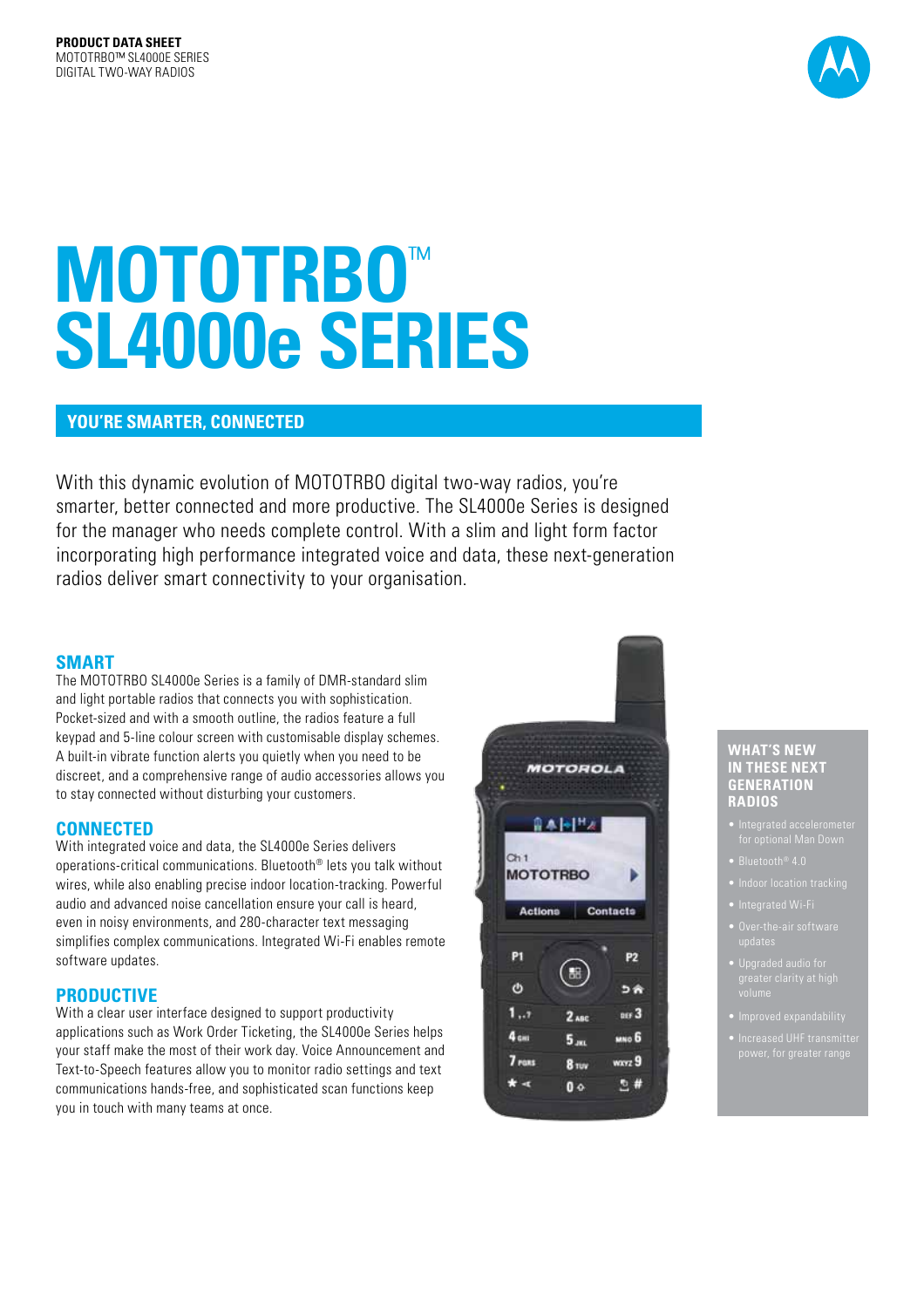

| Model Number                                         |             | SL4010e          |                          |
|------------------------------------------------------|-------------|------------------|--------------------------|
| Band                                                 | UHF Band 1  | UHF Band 2       | $800*$                   |
| <b>GENERAL SPECIFICATIONS</b>                        |             |                  |                          |
| Frequency                                            | 403-470 MHz | 450-512 MHz      | 806-825 MHz, 851-870 MHz |
| High Power Output                                    | 3 W         | 3 W              | 2 W                      |
| Low Power Output                                     | 1 W         | 1 W              | 1 W                      |
| <b>Channel Spacing</b>                               |             | 12.5 kHz         |                          |
| <b>Channel Capacity</b>                              |             | 1000             |                          |
| Dimensions (H x W x D), Radio + Standard Battery     |             | 121 x 55 x 23 mm |                          |
| Weight, Radio + Standard Battery                     |             | 174g             |                          |
| Battery Life, Standard 2200 mAh Battery <sup>1</sup> |             | 13.5 hrs         |                          |
| Power Supply (Nominal)                               |             | 3.7V             |                          |

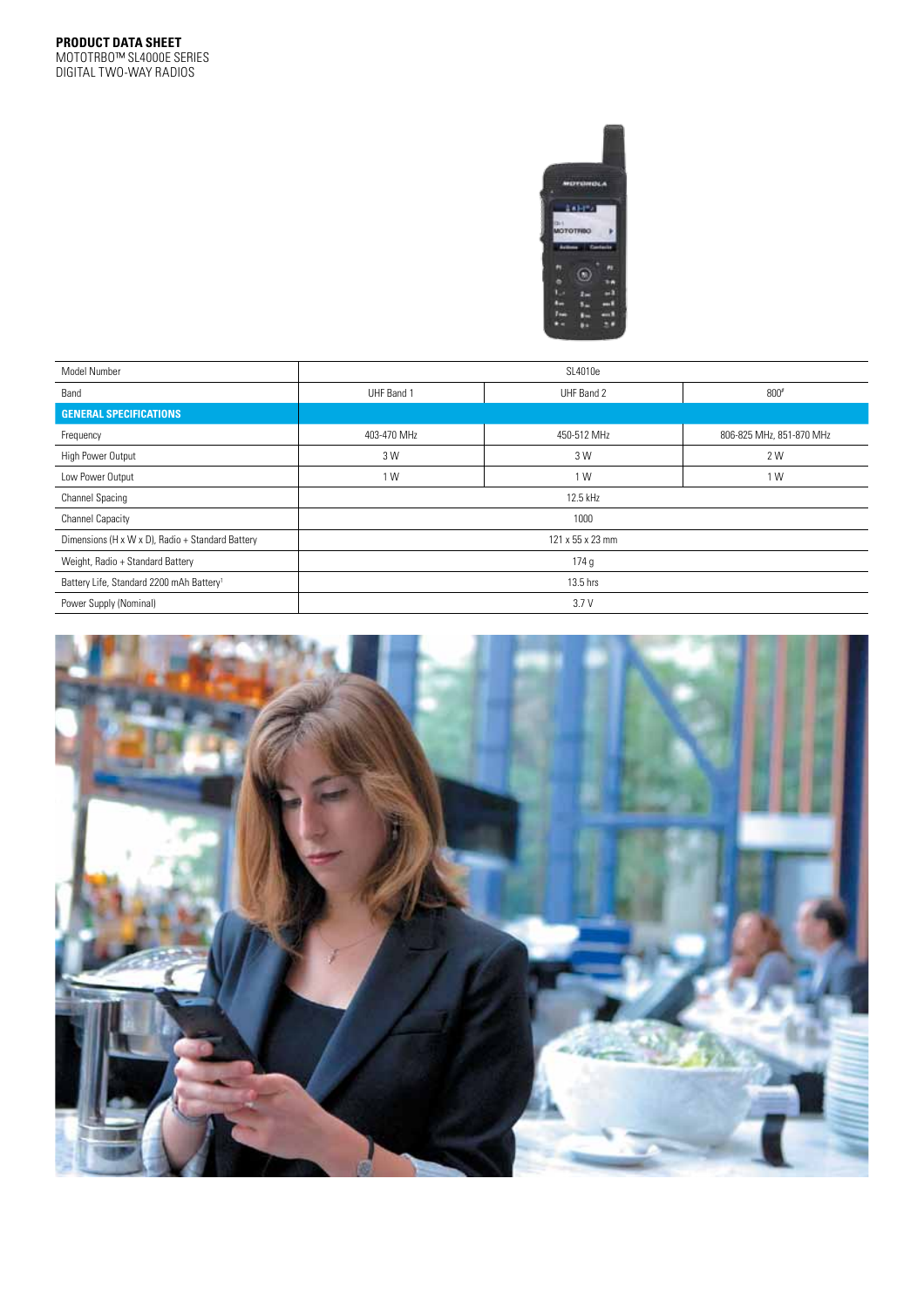### **ALL MODELS**

| <b>TRANSMITTER SPECIFICATIONS</b>                |                                                                                                                                 |
|--------------------------------------------------|---------------------------------------------------------------------------------------------------------------------------------|
| 4FSK Digital Modulation                          | 12.5 kHz Data: 7K60F1D and 7K60FXD<br>12.5 kHz Voice: 7K60F1F and 7K60FXF<br>Combination of 12.5 kHz Voice and Data:<br>7K60F1W |
| Digital Protocol                                 | ETSI TS 102 361-1, -2, -3                                                                                                       |
| <b>Conducted/Radiated Emissions</b><br>(TIA603D) | -36 dBm < 1GHz, -30 dBm > 1GHz                                                                                                  |
| <b>Frequency Stability</b>                       | $\pm$ 1.5 ppm                                                                                                                   |
| <b>RECEIVER SPECIFICATIONS</b>                   |                                                                                                                                 |
| Digital Sensitivity (5% BER)                     | $0.19$ uV                                                                                                                       |
| <b>Conducted Spurious Emissions</b><br>(TIA603D) | $-57$ dBm                                                                                                                       |
| <b>AUDIO SPECIFICATIONS</b>                      |                                                                                                                                 |
| Digital Vocoder Type                             | AMBF+2™                                                                                                                         |
| Audio Response                                   | TIA603D                                                                                                                         |
| <b>Rated Audio</b>                               | 0.5W                                                                                                                            |
| Audio Distortion at Rated Audio                  | 3%                                                                                                                              |
|                                                  |                                                                                                                                 |

| <b>BLUETOOTH SPECIFICATIONS</b>     |                                                                                               |  |  |
|-------------------------------------|-----------------------------------------------------------------------------------------------|--|--|
| Version                             | 4.0                                                                                           |  |  |
| Range                               | Class 2, 10 m                                                                                 |  |  |
| <b>Supported Profiles</b>           | Bluetooth Headset Profile (HSP).<br>Serial Port Profile (SPP),<br>Motorola fast push-to-talk. |  |  |
| Simultaneous Connections            | 1 x audio accessory and 1 x data device                                                       |  |  |
| Permanent Discoverable Mode         | Optional                                                                                      |  |  |
| <b>Wi-Fi SPECIFICATIONS</b>         |                                                                                               |  |  |
| <b>Standards Supported</b>          | IEEE 802.11b, 802.11g, 802.11n                                                                |  |  |
| Security Protocol Supported         | WPA, WPA-2, WEP                                                                               |  |  |
| Maximum Number of SSIDs             | 128                                                                                           |  |  |
| <b>ENVIRONMENTAL SPECIFICATIONS</b> |                                                                                               |  |  |
| Operating Temperature <sup>2</sup>  | $-20$ °C to $+60$ °C                                                                          |  |  |
| Storage Temperature <sup>2</sup>    | $-30$ °C to $+70$ °C                                                                          |  |  |
| Electrostatic Discharge             | IFC 61000-4-2 Level 3                                                                         |  |  |
| Dust and Water Intrusion            | IFC 60529 - IP54                                                                              |  |  |
| Salt Fog                            | 5% NaCl for 8 hrs at 35 C, 16 hrs standing                                                    |  |  |
| Packaging Test                      | MII-STD 810D and F                                                                            |  |  |

NOTES

1: Typical battery life, 5/5/90 profile at maximum transmitter power with Bluetooth, Wi-Fi and Option Board applications disabled. Actual observed runtimes may vary. 2: Radio only. Battery operation down to -10 °C only.

Specifications subject to change without notice. All specifications shown are typical values.<br>
# Only available in New Zealand.<br>
# Only available in New Zealand.

#### **CONNECTION**

- $\bullet$ UHF Band, 3 W, 800MHz, 2W
- $\bullet$ Colour Screen
- $\bullet$ Full Keypad
- 1000 Channels  $\bullet$
- Digital Only  $\bullet$
- $\bullet$ Voice and Data
- $\circ$ Integrated Wi-Fi
- Canned Text Messaging  $\bullet$ Freeform Text Messaging  $\bullet$
- Work Order Ticketing  $\bullet$
- $\circ$ **Bluetooth Audio**
- $\circ$ **Bluetooth Data**
- **Bluetooth Permanent**  $\circ$ Discovery Mode
- $\circ$ **Bluetooth Indoor Location** Tracking
- $\bullet$ Voice Announcement
- Text to Speech  $\circ$
- Option Board  $\bullet$
- Home Channel Reminder  $\bullet$
- $\bullet$ Vibrate Alert
- Ambient Light Sensor

#### **AUDIO**

- Intelligent Audio  $\ddot{\phantom{a}}$
- $\circ$ SINC+ Noise Cancellation
- Acoustic Feedback Suppressor  $\bullet$
- Microphone Distortion Control  $\bullet$  $\bullet$
- User-Selectable Audio Profiles Switch Speaker  $\bullet$
- $\overline{a}$ Trill Enhancement

## **CUSTOMISATION**

- Wide Range of Accessories  $\bullet$
- $\ddot{\phantom{a}}$ 2 Programmable Buttons
- $\bullet$ Emergency Button

#### **MANAGEMENT**

- o Radio Management
- o Over-the-Air Programming
- o Over-the-Air Software Update

#### **SAFETY**

- Integrated Accelerometer  $\bullet$
- o Man Down
- Lone Worker  $\bullet$
- $\ddot{\phantom{a}}$ **Basic Privacy**
- $\ddot{\phantom{a}}$ Enhanced Privacy
- **AES Encryption**  $\circ$
- Transmit Interrunt  $\bullet$
- Digital Emergency  $\bullet$
- $\bullet$ Emergency Search Tone
- $\ddot{\phantom{a}}$ Remote Monitor  $\ddot{\phantom{a}}$
- Radio Disable / Enable IP54 Rated  $\ddot{\phantom{a}}$
- $\bullet$ Rugged to MIL-STD

- **SYSTEMS**
- Dual Capacity Direct Mode  $\bullet$
- Conventional  $\bullet$ IP Site Connect
- $\bullet$ Capacity Plus
- o Capacity Max
- **Connect Plus**  $\circ$
- o Optional

# **MUTADY CTANDADD**

| <b>PROCEDURE</b>          |
|---------------------------|
|                           |
| $I/A1$ , $II/A1$          |
| $I/C3$ , $II/C1$          |
|                           |
| I/A1                      |
| I, III                    |
| $\parallel$ , $\parallel$ |
| $1/24$ , $1/5$            |
| I, IV                     |
|                           |